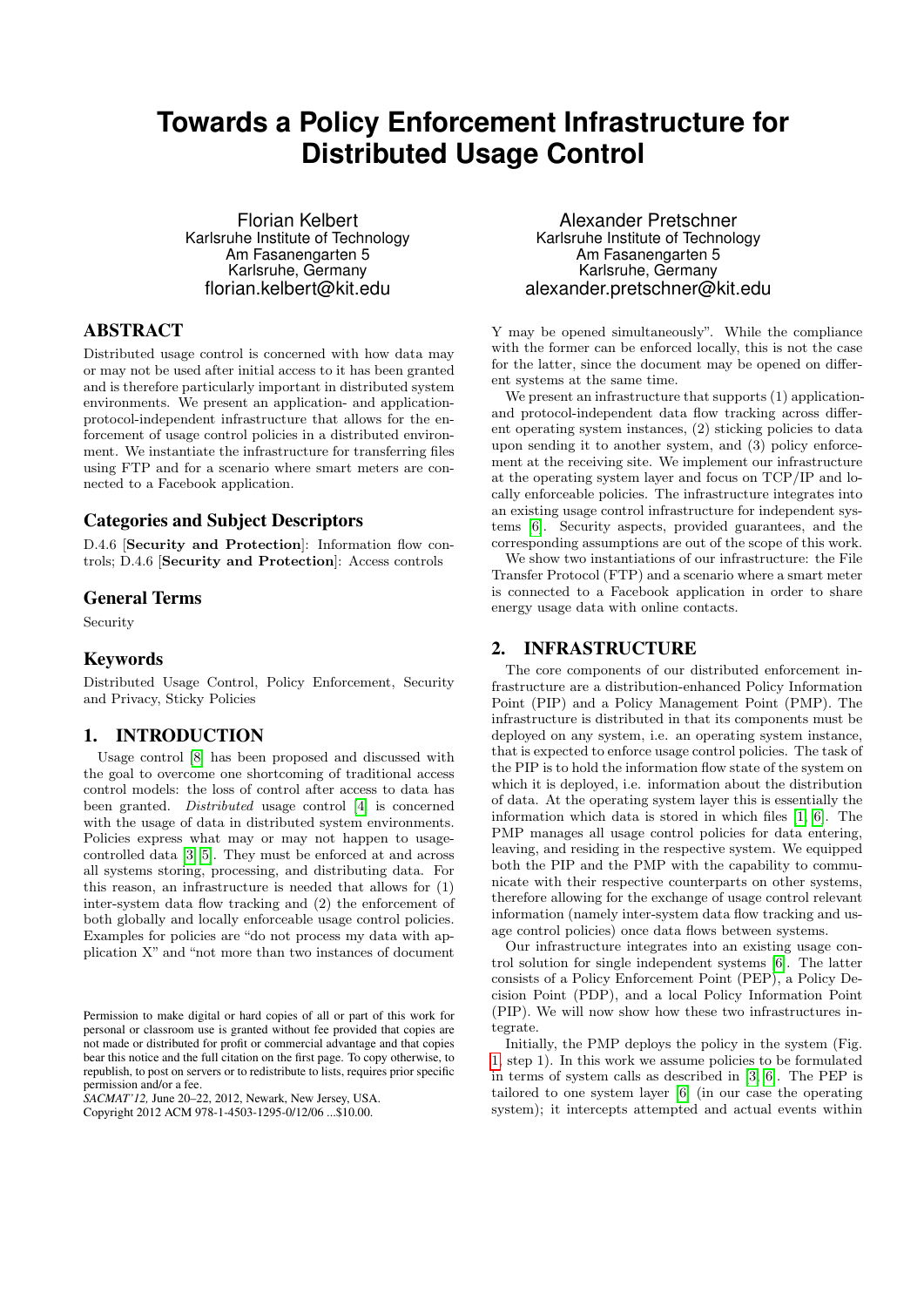

<span id="page-1-0"></span>Figure 1: Interplay of the infrastructure's main components.

the layer (at the operating system layer such events have been identified as system calls [\[1\]](#page-2-5)) and signals them to the PDP (step 2). In order to take a usage control decision, the PDP queries the PIP for additional information about data distribution (step 3). The PIP therefore replies with a list of representations the data has taken (step 4) (e.g., data may be contained in files, pipes, or in some processes' memory). The PDP then decides on the grounds of the policy and data distribution whether to allow, modify, inhibit, or delay the event [\[5\]](#page-2-3) and sends the decision to the PEP (step 5). The PEP enforces the PDP's decision. If an event actually happened, the PEP signals it to the PIP (step 6) that then updates the system's information flow state.

Likewise any event corresponding to sending usage controlled data to another system over the network is temporarily blocked by the PEP. Our infrastructure then takes care of tracking the inter-system data flow and sticking the corresponding usage control policies to the data.

For example, if  $PEP_A$  ( $X_A$  denotes component X on system A) intercepts an event of sending data d to system B and if PDP<sub>A</sub> decides that releasing data d complies with the policy (otherwise there is no inter-system data flow), then both PIP<sup>A</sup> and PMP<sup>A</sup> communicate with their respective counterparts on system  $B$ :  $PIP_A$  communicates to  $PIP_B$  that data d is about to be received on a specific network socket (step 7), therefore accomplishing inter-system data flow tracking. PIP<sup>A</sup> then informs PMP<sup>A</sup> about the data flow to system B (step 8) and PMP<sup>A</sup> communicates the usage-control policy associated with data  $d$  to  $\text{PMP}_B$  (step 9), therefore implementing the sticky policy paradigm.  $PMP<sub>B</sub>$  then deploys the received policy on system B (step 10). After the PIPs and PMPs finished their communication, the original event is unblocked and the actual data transfer proceeds. Once data d is received on system B, its components are already aware of the previous inter-system data flow and the corresponding policy. Consequently they enforce the policy on the received data. Note that the example is analogous if PEP<sub>B</sub> intercepts a corresponding event.

#### 3. IMPLEMENTATION

Our implementation leverages an existing PEP for the OpenBSD operating system [\[1\]](#page-2-5). This implementation observes and intercepts system calls using the tool Systrace [\[7\]](#page-2-6). We extended the implementation with TCP/IP-related system calls, the most important ones being socket, accept, connect, and write (and all equivalents like send). Notably all system calls related to sending data through a TCP connection (write and equivalents) are intercepted and handled as described in §[2.](#page-0-0) The remote communication between the PIPs and PMPs has been realized using XML-RPC [\[9\]](#page-2-7);

though conceptually different, our current implementation bundles the two remote procedure calls for performance reasons.

## 4. USE CASES

We instantiate our generic infrastructure for FTP in §[4.1](#page-1-1) and for a smart meter connected to a Facebook application in §[4.2.](#page-2-8) Note that our infrastructure is independent of application-level protocols, applications, and implementations. It may be used with any application building upon  $TCP/IP. Vides of our use cases are provided online<sup>1</sup>.$  $TCP/IP. Vides of our use cases are provided online<sup>1</sup>.$  $TCP/IP. Vides of our use cases are provided online<sup>1</sup>.$ 

#### <span id="page-1-1"></span>4.1 File Transfer Protocol (FTP)

In this use case we consider users Alice and Bob on two different operating system instances. Alice owns the usagecontrolled file "AlicesFriends.txt" within her home folder; the corresponding policy states that "the content of 'AlicesFriends.txt' may not be opened using the 'mousepad' text editor". Technically, this policy is specified as eventcondition-action (ECA) rule [\[3\]](#page-2-2):

| 1              | <controlmechanism></controlmechanism>                                                                                                          |
|----------------|------------------------------------------------------------------------------------------------------------------------------------------------|
| $\overline{2}$ | <id>DenyMousepad</id>                                                                                                                          |
| 3              | <triggerevent></triggerevent>                                                                                                                  |
| $\overline{4}$ | $\langle id \rangle$ open $\langle id \rangle$                                                                                                 |
| 5              | <param name="filename" type="dataUsage" value="/home/alice/&lt;/th&gt;&lt;/tr&gt;&lt;tr&gt;&lt;th&gt;&lt;/th&gt;&lt;th&gt;AlicesFriends.txt"/> |
| 6              |                                                                                                                                                |
| $\overline{7}$ | $<$ condition $>$                                                                                                                              |
| 8              | $<$ XPathEval>                                                                                                                                 |
| 9              | /triggerEvent/param [@name='command']/@value='                                                                                                 |
|                | mousepad'                                                                                                                                      |
| 10             |                                                                                                                                                |
| 11             |                                                                                                                                                |
| 12             | <actions></actions>                                                                                                                            |
| 13             |                                                                                                                                                |
| 14             |                                                                                                                                                |
| 15             |                                                                                                                                                |
|                |                                                                                                                                                |

Therefore, if Alice tries to open the file "AlicesFriends.txt" (or any local copy of it, since the infrastructure for single independent systems tracks local data flows) using mousepad, the corresponding open system call is denied and mousepad fails to open the file (cf. Fig. [2\)](#page-2-9).

Then, Alice decides to share this file with Bob and starts an FTP server (we used a standard vsftpd implementation) that is configured to make Alice's home folder readable. Now, Bob runs an FTP client (gftp standard implementation) and logs in to Alice's FTP server. Therefore, Bob is able to list and read the contents of Alice's home folder; he transfers the usage-controlled file "AlicesFriends.txt" to his home folder. Although having read permissions on the

<span id="page-1-2"></span><sup>1</sup> [http://zvi.ipd.kit.edu/english/26\\_422.php](http://zvi.ipd.kit.edu/english/26_422.php)